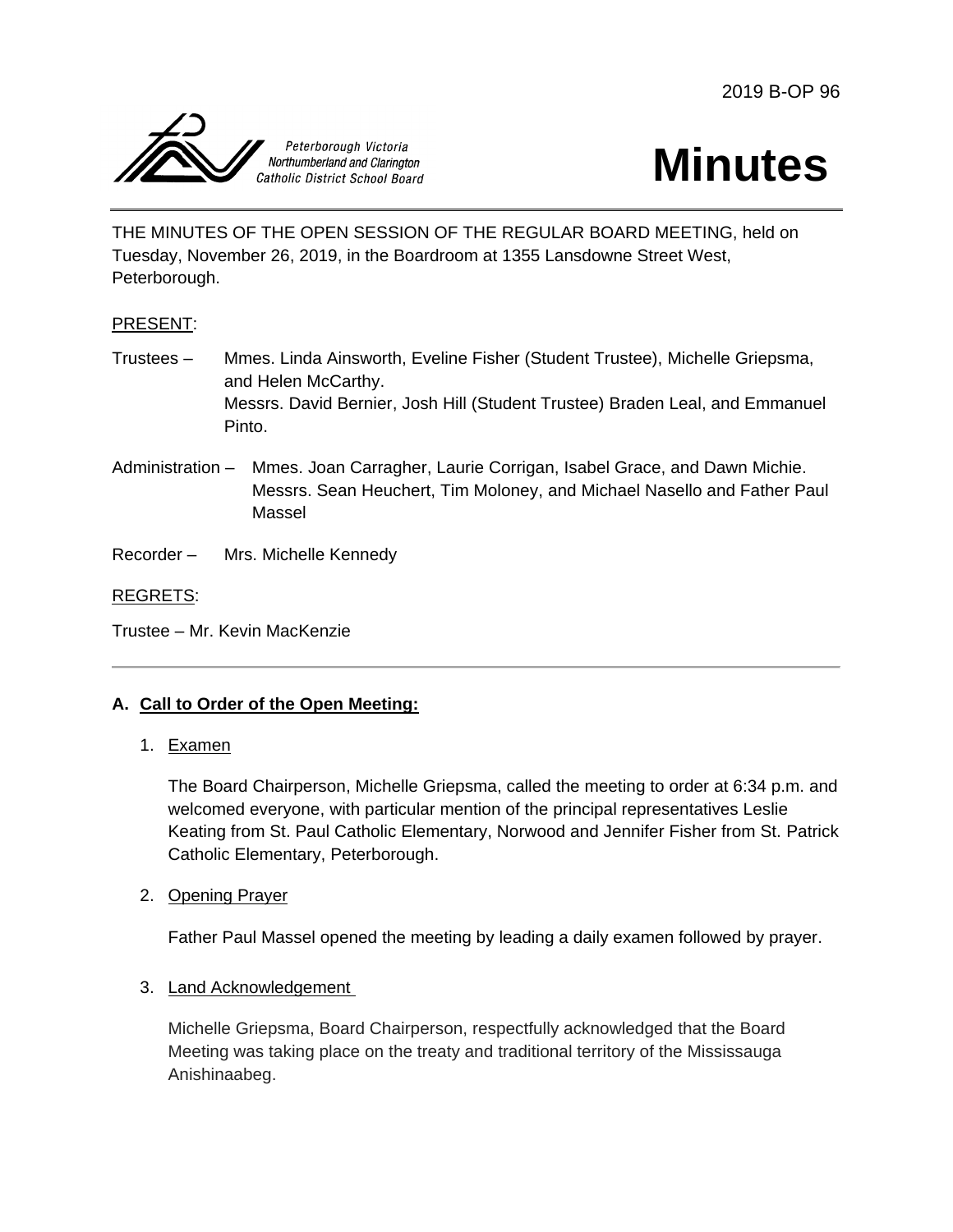# 4. Singing of the National Anthem

The National Anthem was sung.

# 5. Approval of the Agenda

MOTION: Moved by Linda Ainsworth, seconded by Helen McCarthy

that the Agenda be approved with the addition of the following item:

- K.3, Walkabout at St. Elizabeth Catholic Elementary School.

Carried.

6. Declarations of Conflicts of Interest

There were no declarations of conflicts of interest.

7. Approval of the Minutes of the October 22, 2019 Regular Meeting.

MOTION: Moved by David Bernier, seconded by Braden Leal that the minutes of the October 22, 2019 Regular Meeting be approved.

Carried.

# 8. Business Arising Out of the Minutes.

There was no business arising out of the minutes.

# **B. Reports from the Office of the Director and Student Trustees:**

# 1. Report from the Director of Education, Michael Nasello.

Michael Nasello gave the Director's Report, including the following highlights:

- Celebrated the Mass for Deceased Members of the PVNC Community on November 20<sup>th</sup> at the Cathedral.
- **Represented the Board and attended the funeral of Patrick Slack in Kingston.** Mr. Slack was the former Executive Director of OCSTA and was the father of one of the superintendents from the Algonquin Lakeshore Catholic District School Board.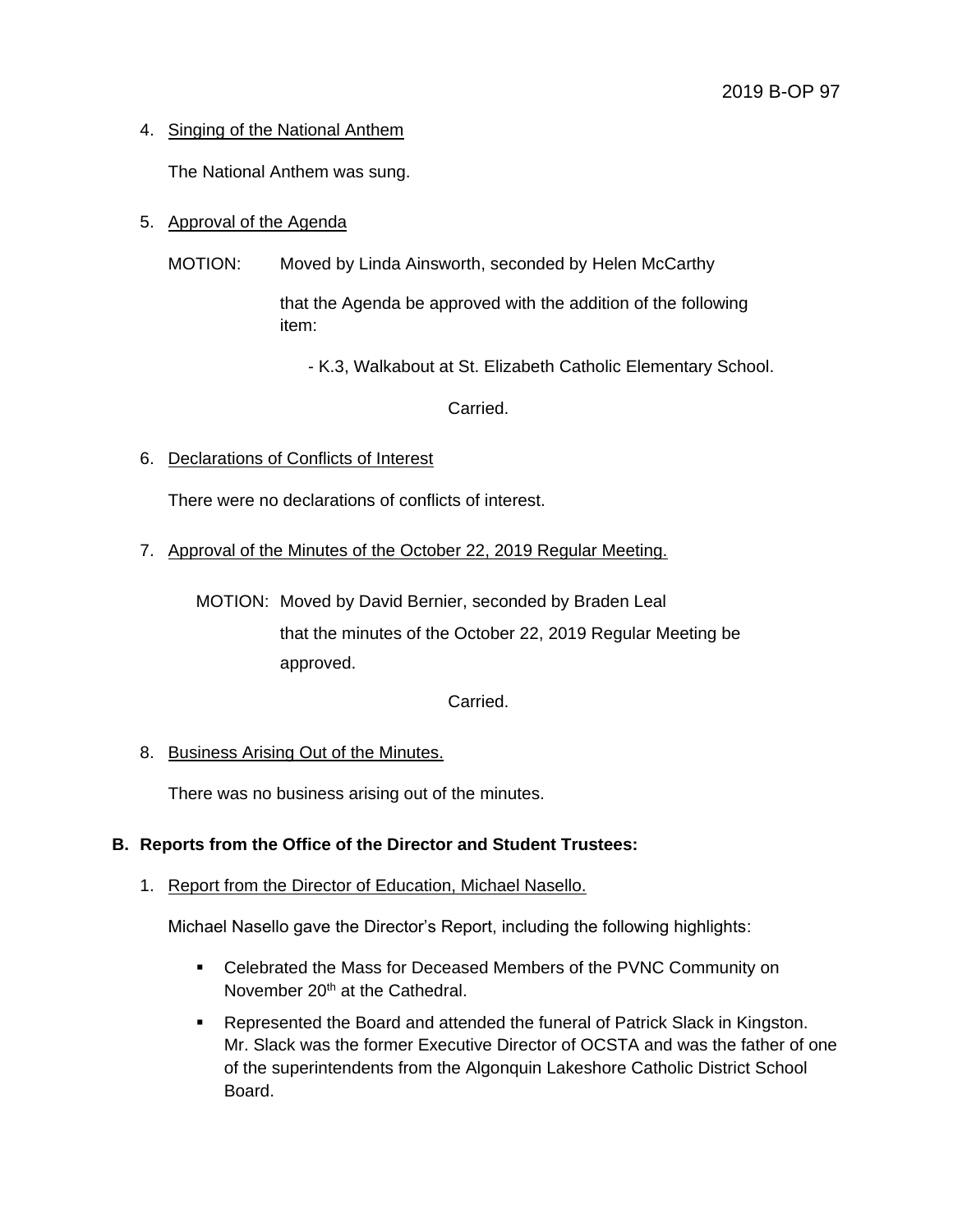- Continue to monitor labour negotiations and are committed to keeping staff, students and parents informed of any officially announced developments.
- Attended the opening events of 'When Faith Meets Pedagogy' Conference in Toronto. Other Board participants were Superintendent Dawn Michie, Board Chaplain, Father Paul Massel, Religious Education Consultant Peter Bagnall and a number of other staff members. The Chaplaincy Leaders from each of the secondary schools accompanied students to attend the Youth Forum.
- About 80 leaders and social workers from PVNC and our coterminous board, KPR attended Traumatic Events Training led by Kevin Cameron. This critically important training will better equip our board to respond to traumatic events by having good processes and protocols to ensure safety and security of all.
- the first of our regional Catholic Parent Engagement Committee meetings took place at St. Stephen Catholic Secondary School on November 26<sup>th</sup>. This event was well attended.
- Planning is in the works for an exciting CPEC event to take place on May 20, 2020. Through the PRO Grant funding, the board will host Craig Keilburger of the WE Movement as a guest speaker to talk about his and his brother's recent book, "The World Needs Your Kids: Raising Kids Who Care and Contribute."
- The Student Council Liaison Committee hosted the annual Student Leadership retreat on November 7 at St. Thomas Aquinas Catholic Secondary School. The event was a very successful and empowering experience with the theme "Voices that Grow".
- **The Board retirement dinner celebration was held on November 8 to honour 35** attending retirees from the 2017-2018 school year. It was a wonderful evening of celebration.
- **The Board Annual Meeting will be held on Tuesday, December 3, 2019 to elect** officers and will be followed by a Celebration of the Eucharist and a Reception.

Following his presentation, Michael Nasello invited questions from the trustees.

#### 2. Report from the Student Trustees, Eveline Fisher and Josh Hill.

Eveline Fisher, Senior Student Trustee and, Josh Hill, Junior Student Trustee gave a report to the Board of the activities which are taking place in secondary schools throughout the system:

 The month began with "Take Your Kid to Work Day" where grade 9 students were able to visit workplaces to experience what a day at work is like. On the same day, Grade 8 students had the opportunity to visit the secondary school they will transition to next year and discover what the future has in store. Students were able to participate in classes such as drama, woodworking, and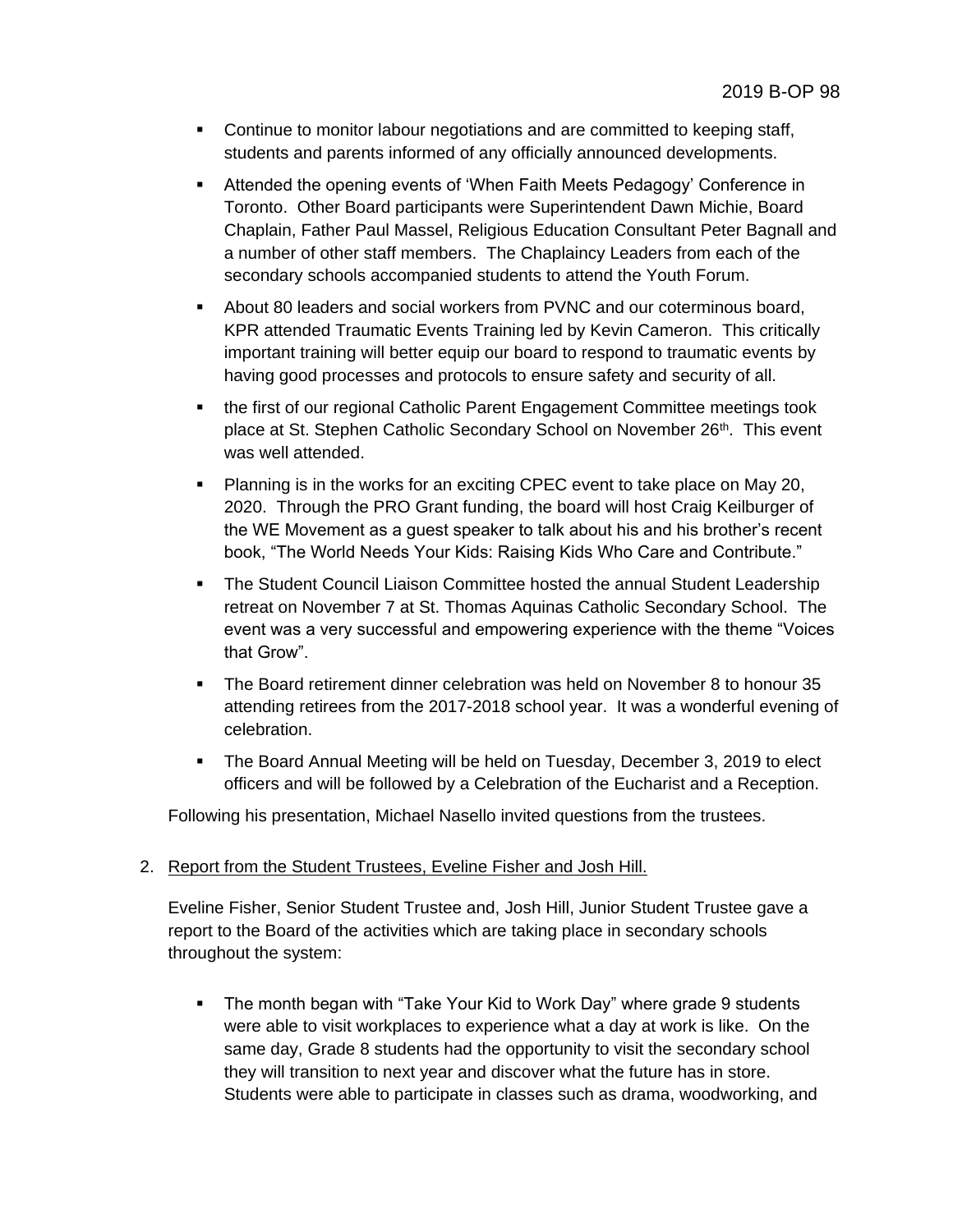phys ed.

- Student Council members from all of the secondary schools participated in the Student Leadership retreat "Voices that Grow". The day began with a prayer service organized by students at St. Thomas Aquinas. The keynote speakers, learning consultants, Peter Bagnall, Heather Michel and Adam White, delivered messages on the theme in their own way. Breakout sessions were held and the day wrapped up with a collaborative discussion period.
- **Remembrance Day ceremonies were held throughout the system giving time to** reflect on our priviledge of freedom.
- Grade 12 students are taking advantage of opportunities to travel to and tour post-secondary schools. Guidance counselors give amazing support to make transitioning to post-secondary an easier process.
- MADD presentations were held at St. Peter and Holy Trinity
- Many schools took part in the Week for Safe and Caring Schools. Examples were given of events that were held at St. Thomas Aquinas, Holy Cross and St. Peter to promote kindness and well-being.
- Social justice projects for Christmas have begun. At Holy Trinity students are adopting families in need by collecting items for them. The "Be An Angel" program through St. Vincent de Paul is taking place at St. Thomas Aquinas.
- Students are the hands and feet of God and we have so much to be thankful for.

The student trustees then invited and answered questions from the trustees.

#### 3. Report from the Manager of Communications, Galen Eagle.

Galen Eagle, Manager of Communications shared the system achievements and highlighted the following events and other stories from across the Board:

- Caring and Safe Schools week which gave examples of events that were held at various elementary and secondary schools.
- Put your Director to Work Day raffle will be taking place again this year. With participation in payroll deduction, employees will be entered to win a day away from their job.
- St. Anne Catholic Elementary students held a birthday Celebration for a retired PVNC teacher who recently turned 100 years old.
- St. Stephen Catholic Secondary School Robotics Team came away from the Ontario Tech's Engineering Robotics Competition with second place overall. The team was also awarded the sportsmanship award.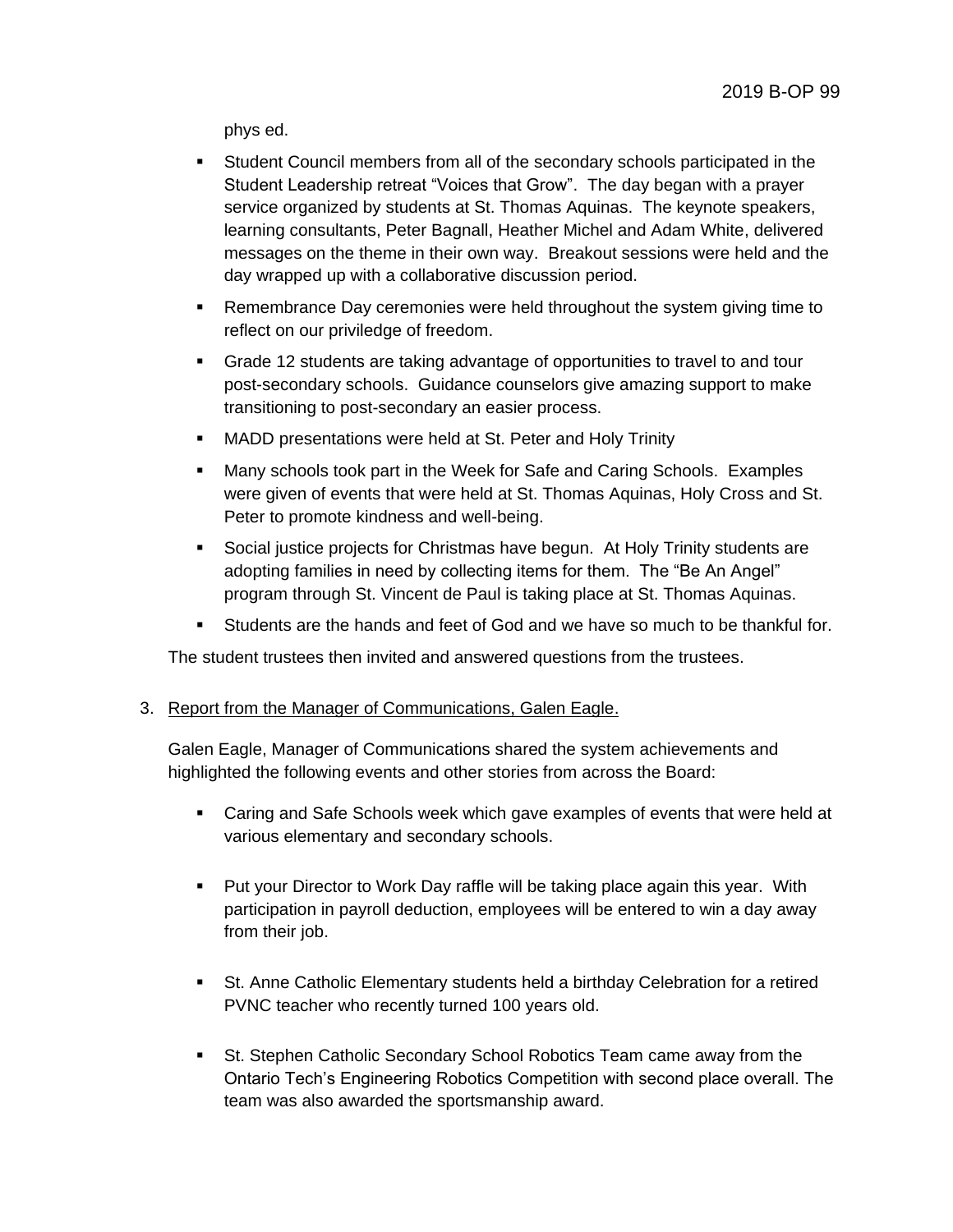- **Remembrance Day ceremonies were attended by students throughout the board.** Students from St. Joseph, Douro participated in the cenotaph ceremony at Warsaw.
- Holy Cross students, Abby Hiltz and Rachel Bjorgan recently signed scholarship opportunities with US post-secondary schools to play lacrosse and hockey respectively.
- St. Peter Grade 12 French Immersion students are taking part in a deep learning inquiry to discover more about agencies in the Peterborough community who assist people in need. The project has led to students collecting goods and giving back to their community.
- Specialist High Skills Major students from St. Mary and Holy Trinity participated in certification training at Ganaraska Forest Centre.

# **C. Presentations:**

1. Proposed Holy Trinity Catholic Secondary School, St. Mary Catholic Secondary School and St Stephen Catholic Secondary School Ski Excursion to Stowe, Vermont, USA, March 8-11, 2020.

Mark Joly, Principal at Holy Trinity Catholic Secondary School brought forward proposed excursion, which is identical to other trips that have taken place for the last eight years. Following the presentation, Mark answered questions from the trustees.

MOTION: Moved by Linda Ainsworth, seconded by Braden Leal

that the proposed Holy Trinity Catholic Secondary School, St. Mary Catholic Secondary School and St. Stephen Catholic Secondary School ski excursion to Stowe, Vermont, USA, from March 8, 2020 to March 11, 2020, be approved in principle and that the trip will include mandatory insurance for all travelers. Such insurance must cover school board or principal rulings for cancellation of the trip.

Carried.

2. Proposed St. Mary Catholic Secondary School Choral Music Excursion to Ireland, April 28-May 6, 2020.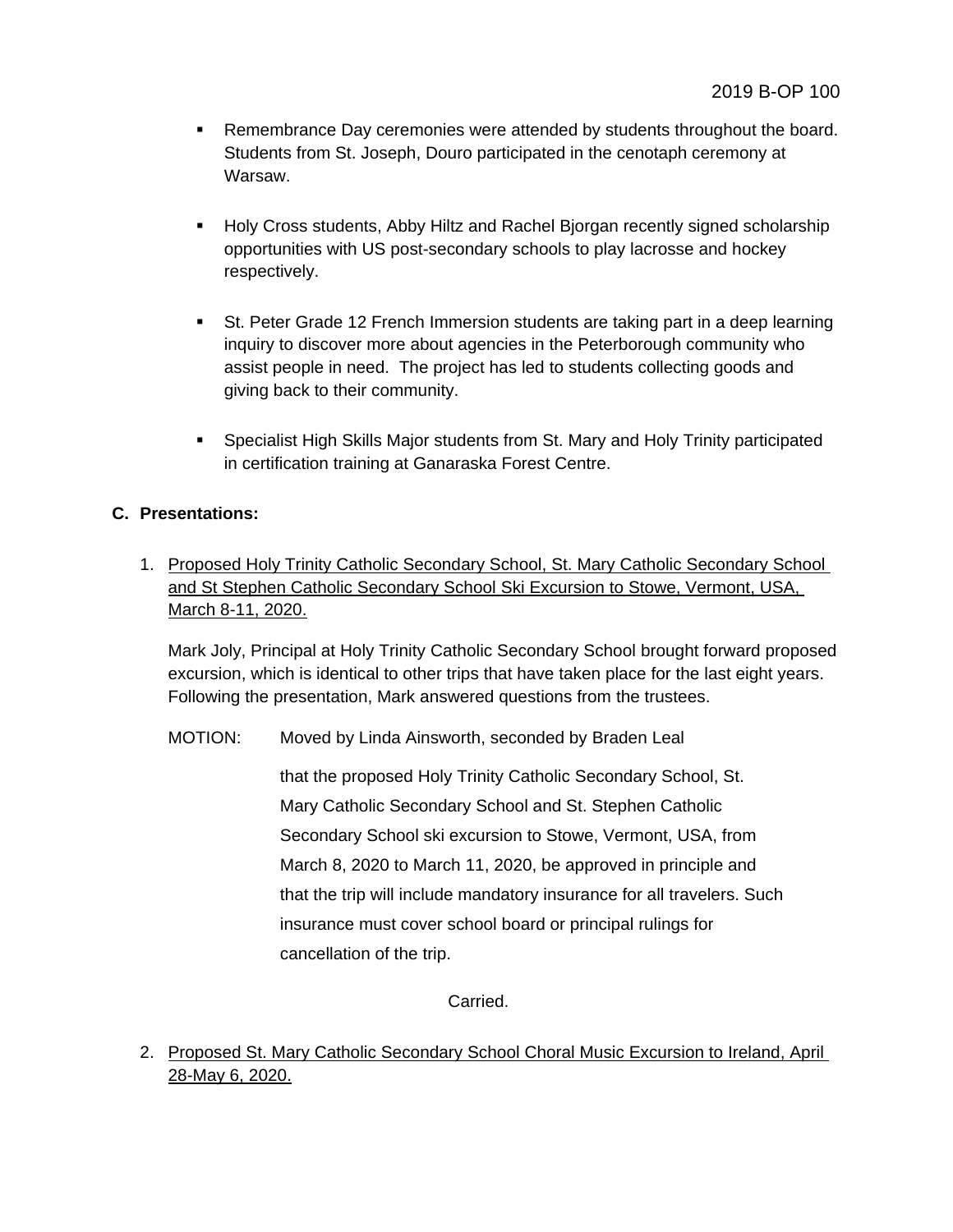Principal James Brake, and Teacher Tanya Earle from St. Mary Catholic Secondary School gave a presentation about the Choral excursion and the group's opportunity to participate in a competition in Ireland. They answered questions from the trustees following the presentation.

MOTION: Moved by David Bernier, seconded by Emmanuel Pinto

that the proposed St. Mary Catholic Secondary School Choral Group excursion to Ireland, from April 28, 2020 to May 6, 2020, be approved in principle and that the trip will include mandatory insurance for all travelers. Such insurance must cover school board or principal rulings for cancellation of the trip.

Carried.

### 3. Stewards of Sustainability Presentation.

Senior Student Trustee Eveline Fisher and Junior Student Trustee Josh Hill delivered a power point presentation about the newly released document, "Stewards of Sustainability" which was developed by the Catholic Board Council of the Ontario Student Trustees' Association. The document outlines six recommended actions relating to environmental initiatives for school boards. These actions were discussed recently at the PVNC student leadership retreat "Voices that Grow" and the outcomes from those discussions will form the next steps of implementation to be considered by the Board of Trustees. Following the presentation, the student trustees answered questions.

#### **D. Programs and Services:**

#### **E. Business, Finance and Governance:**

# 1. Ontario Catholic School Trustees' Association (OCSTA) Open Session Report.

The Board Chairperson, Michelle Griepsma reported on OCSTA updates as follows:

- The OCSTA Finance Brief was discussed which included the PVNC resolution recommending additional government resources for cyber security.
- The legislative updates being sent out are transcripts from the legislature. Please contact Michelle if any trustees are interested in receiving them.
- A letter was issued from OCSTA regarding the Toronto Catholic DSB Code of Conduct discussions reported in the media.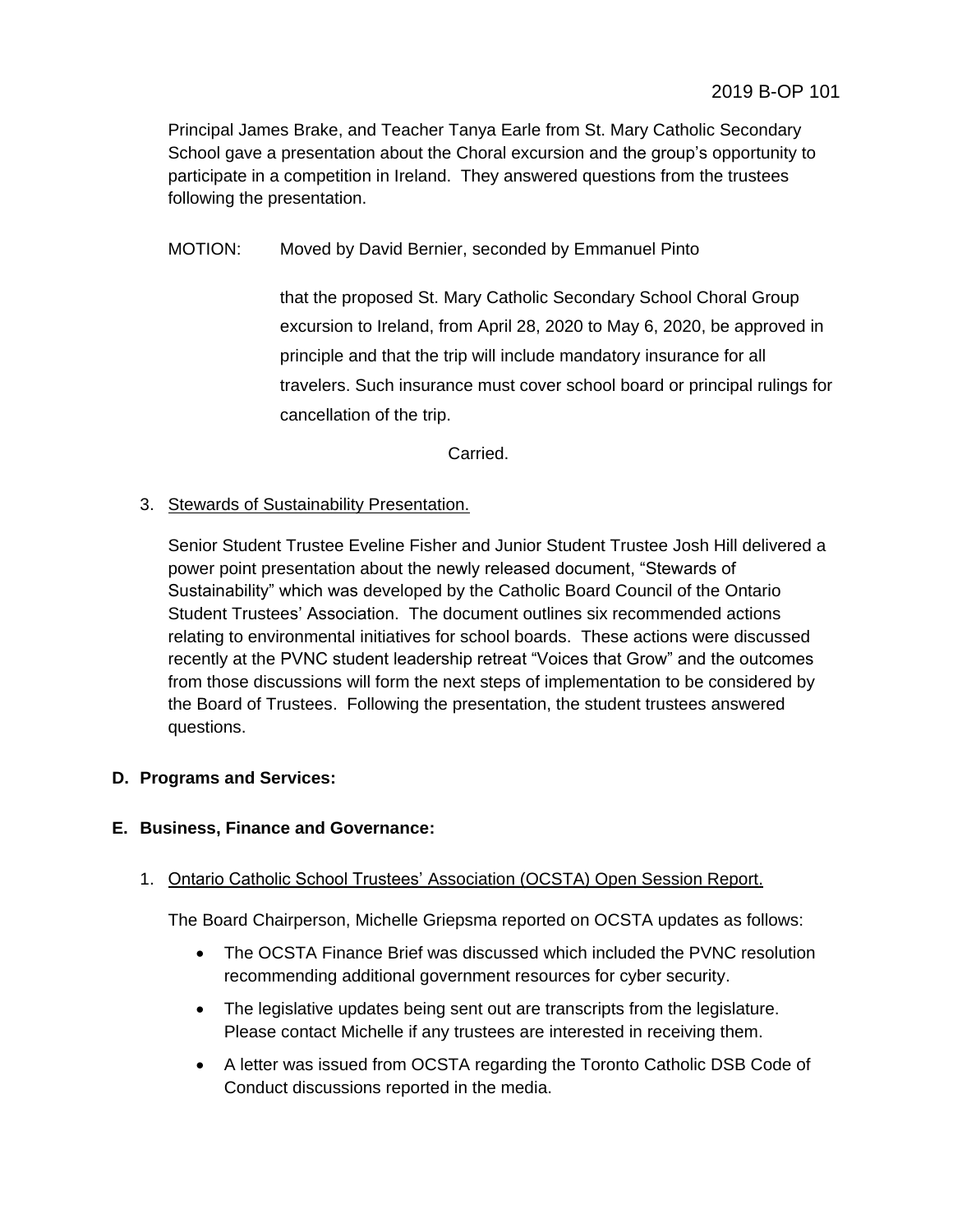- An article written by John Milloy, on the benefits of the Catholic Education System in Ontario was distributed to the trustees.
- 2. Recommended Action from the Committee-of-the-Whole.

It was noted that a recommended action to the Board was passed at the Committee-ofthe-Whole on November 11, 2019 regarding the establishment of a French Immersion program at Holy Trinity Catholic Secondary School and was to be presented to the Board for approval. The French as a Second Language Advisory Committee is scheduled to meet on November 27, 2019 and it was stated that the committee could help with the informing of this recommended action.

MOTION: Moved by Linda Ainsworth, seconded by Braden Leal

that the recommended action from the Committee-of-the-Whole meeting, November 11, 2019, be deferred to the December 17, 2019 Regular Board Meeting.

Carried.

- 3. Recommended Action from the Audit Committee Meeting, November 13, 2019: 2018- 2019 Audited Financial Statements.
	- MOTION: Moved by David Bernier, seconded by Braden Leal

that the 2019-2019 audited financial statements be adopted as presented.

Carried.

- 4. Recommended Action from the Audit Committee Meeting, November 13, 2019: 2018-2019 Annual Report.
	- MOTION: Moved by David Bernier, seconded by Linda Ainsworth

that the 2018-2019 Annual Report of the Audit Committee be received.

Carried.

- **F. Human Resources:**
- **G. Policy Development:**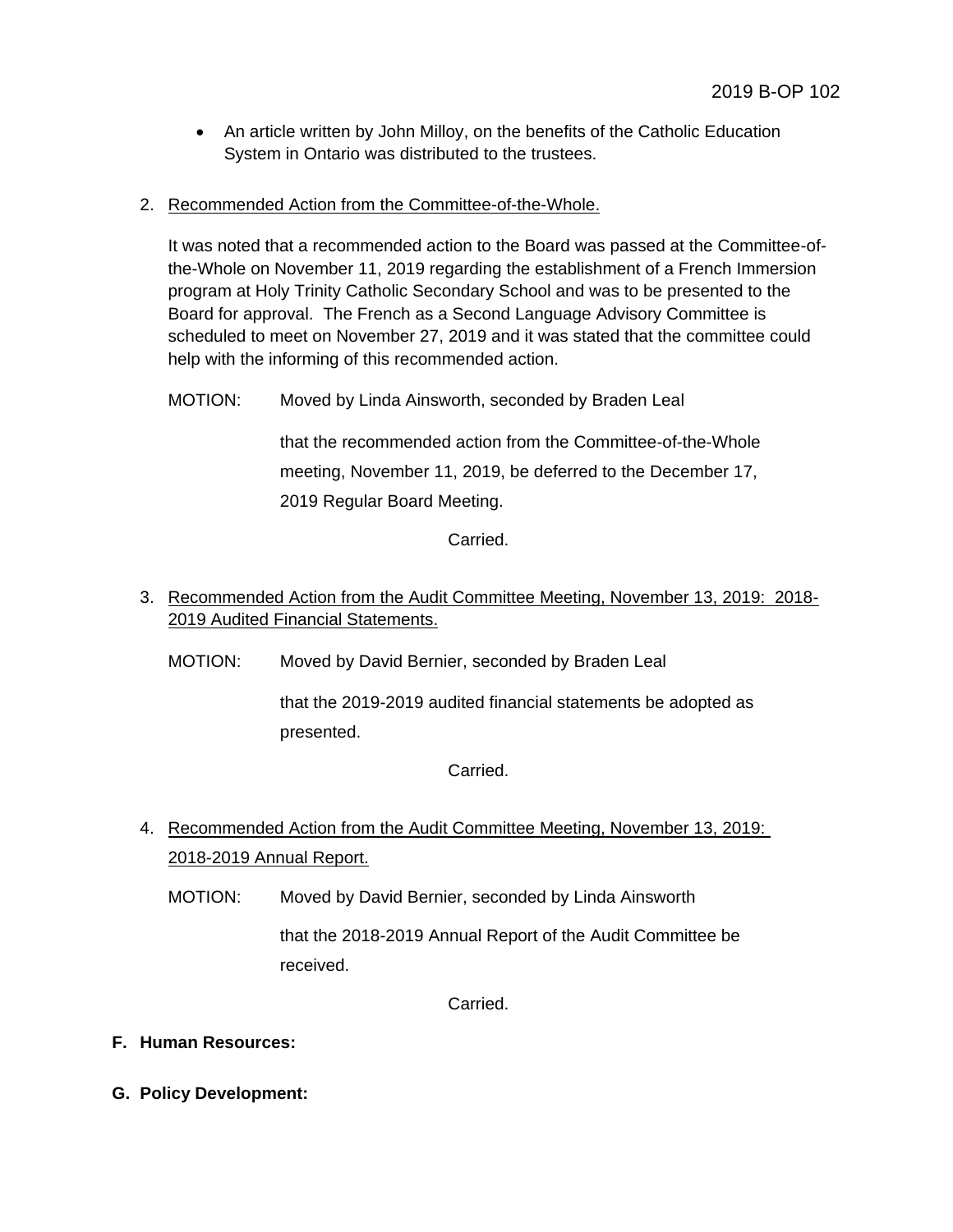# 1. Recommended Actions from the Policy Development Committee Meeting, November 19, 2019.

David Bernier, Chairperson of the Policy Development Committee, brought forward the recommendations from the November 19, 2019 meeting for approval.

MOTION: Moved by David Bernier, seconded by Emmanuel Pinto

that the Board receive the report and recommendations of the Policy Development Committee of November 19, 2019, for publication and implementation.

Carried.

# **H. Old Business:**

- **I. New Business:**
- **J. Bring Forward:**

### **K. Information Items:**

# 1. Chairperson's Report

As this is the last meeting of the year, the Board Chairperson Michelle Griepsma thanked the trustees for the honour of serving as their Chairperson. She remarked on the Board's ability to work together and looked forward to continuing in that positive relationship. Michelle Griepsma thanked administration for the organizing of the retirement event that was well attended and very enjoyable. On November 11, Michelle had the opportunity to attend the Remembrance ceremony at St. Thomas Aquinas, which was very moving.

The compilation of results from the year's meeting evaluations was distributed and reviewed. It was noted that there was a much lower response rate this year compared to last year (Dec.1/18 to Nov 30/19 compared to Dec. 1/17 to Nov. 30/18). There was a discussion about the content and execution of the evaluation survey.

# 2. Trustees' Committees Reports

- a. Special Education Advisory Committee, October 17, 2019.
- b. Catholic Parent Engagement Committee, November 6, 2019.
- c. Special Education Advisory Committee, November 21, 2019.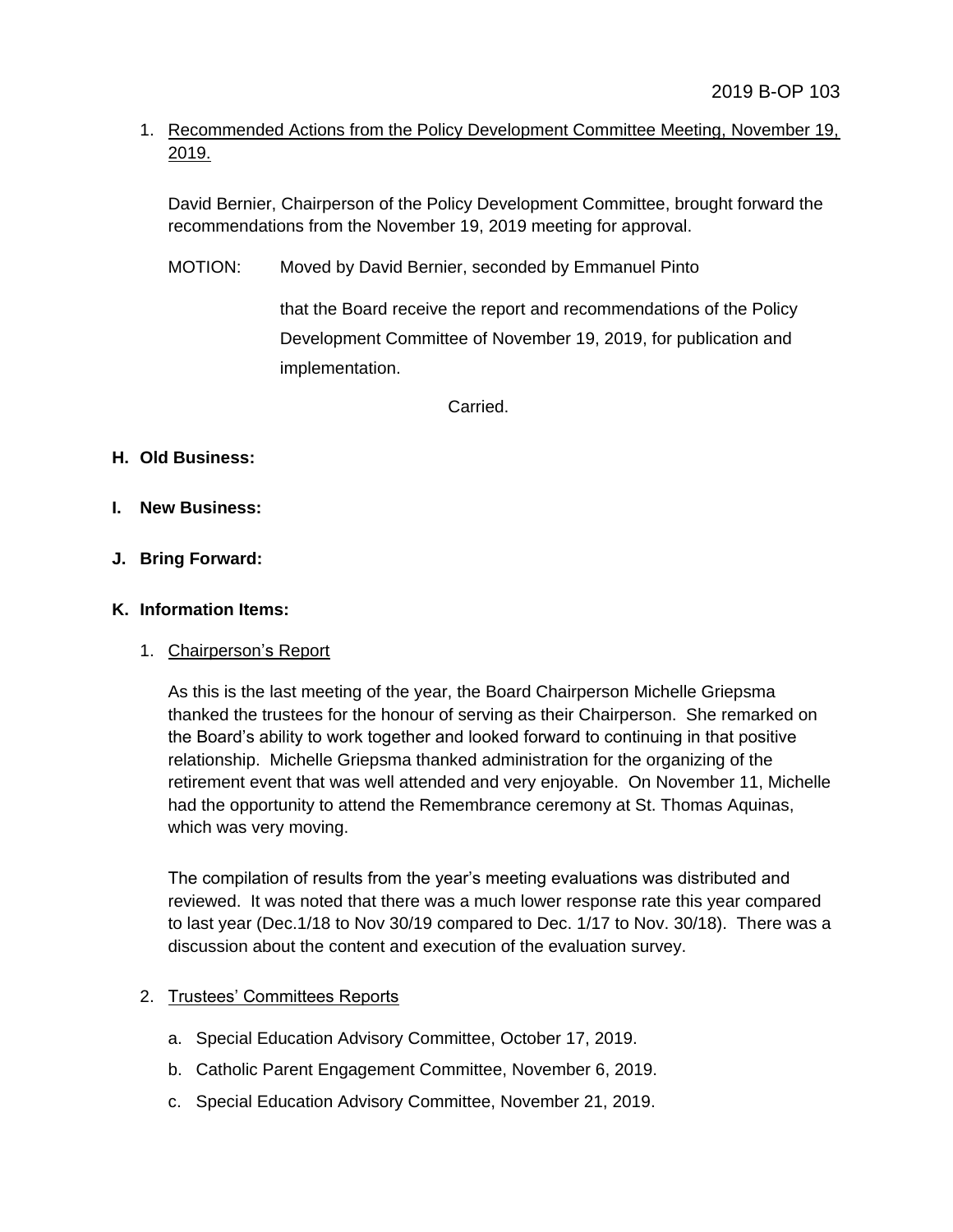Trustee Helen McCarthy reported that the committee is impressed with the schoolbased autism programming. They are pleased with the facilities and the number of students that are able to be served.

### 3. Walkabout at St. Elizabeth Catholic Elementary School, November 26, 2019.

Trustee Linda Ainsworth reported on her attendance at the 'Walkabout' that took place at St. Elizabeth Catholic Elementary School on November 26, 2019. This event was an initiative through the Ministry and the Durham School Travel Committee. There was a cross-section of attendees including the principal, transportation planners, a registered nurse, a police officer, municipal councilors from Clarington and herself as a trustee. The group is examining safe accessible routes to school to give children the confidence to walk or wheel to school and will be using data collected through a survey given to the children on their mode of transportation to school. This event was seen as a positive step to making a shift from the problematic increase in number of vehicles bringing children to school.

### **L. Future Meetings and Events:**

- 1. Board Standing Committee Meetings: (Listed in chronological order.)
	- a. Annual Board Meeting and Mass, December 3, 2019, 4:00 p.m. The Mount Community Centre and Sisters of St. Joseph Chapel, Peterborough.
	- b. Chairperson's Committee, December 9, 2019, 4:30 p.m.
	- c. Committee-of-the-Whole, December 9, 2019, 6:30 p.m.
	- d. Board Meeting Open Session, December 17, 2019, 6:30 p.m. (In-camera Session, 6:00 p.m.)
	- e. Policy Development Committee, February 4, 2020, 6:30 p.m.
- 2. Other Committee Meetings: (Listed in chronological order.):
	- a. First Nation, Métis and Inuit Advisory Committee, December 10, 2019, 6:30 p.m.
	- b. Student Council Liaison Committee, December 17, 2019, 4:15 p.m.
	- c. Special Education Advisory Committee, January 16, 2020, 6:30 p.m.
	- d. STSCO Governance Committee Meeting, January 29, 2020, 3:00 p.m.
	- e. Catholic Parent Engagement Committee Meeting, February 3, 2020, 6:30 p.m. (St. Mary Catholic Secondary School, Cobourg)
	- f. Accessibility for All Committee Meeting, February 4, 2020, 1:15 p.m.
	- g. Faith and Equity Advisory Committee Meeting, February 13, 2020, 6:30 p.m.
	- h. French as a Second Language Advisory Committee, April 15, 2020, 4:30 p.m.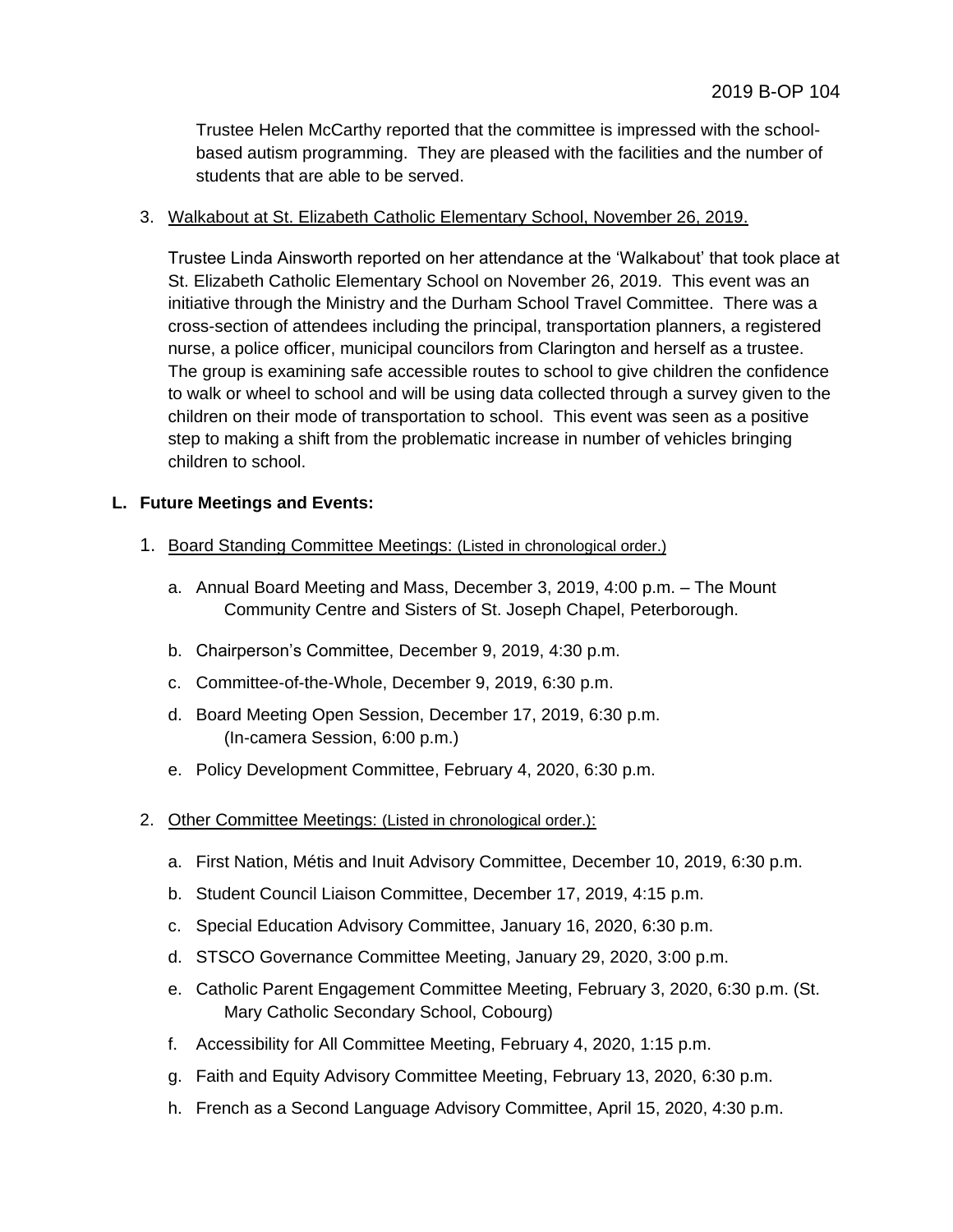i. Supervised Alternative Learning Meeting, TBA.

#### 3. Board Events:

- a. Peterborough. Catholic Leadership Development Series Session #2, November 28, 2019, 4:00 p.m., Baxter Creek Golf Course.
- b. Ontario Catholic School Trustees' Association Catholic Trustees Seminar, January 17-18, 2020, Delta Hotels by Marriott Airport.
- c. Toonies for Tuition Board-wide Fundraising Day, April 23, 2020.
- d. OCSTA 2019-2020 AGM and Conference, Ottawa, April 30-May 2, 2020.
- e. Catholic Education Week, May 3-9, 2020.
- f. Catholic Student Leadership Awards, Holy Cross Catholic Secondary School, May 6, 2020.
- g. CPEC Parent Engagement Event, Holy Trinity Catholic Secondary School, May 20, 2020.
- h. CCSTA 2019-2020 AGM and Conference, Collingwood, ON, June 4-6, 2020.

#### **M. Conclusion:**

- 1. Report from the In-camera Meeting
	- MOTION: Moved by David Bernier, seconded by Emmanuel Pinto

that the Board approve the actions and the discussions arising from the November 26, 2019, regular in-camera session, as follows:

- A. Call to Order: The in-camera meeting was called to order at 6:04 p.m.
	- 1. Opening Prayer
	- 2. The agenda was approved with the addition of items F.2 Approval of Recommended Action from the Expulsion Committee meeting of November 26, 2019 and G.1, Parent Matter Update.
	- 3. There were no conflicts of interest declared.
	- 4. Approval of Minutes: Motions were carried to approved the minutes from the October 22, 2019 Regular In-camera meeting, and the November 11, 2019 Special In-camera meeting.
- D. Business, Finance and Governance:
	- 1. OCSTA In-camera Session Report.
- E. Human Resources:
	- 1. Labour Disruption and Collective Bargaining Update.
- F. Other Urgent Matter:
	- 1. Approval of a recommended action from the expulsion committee of November 11, 2019.